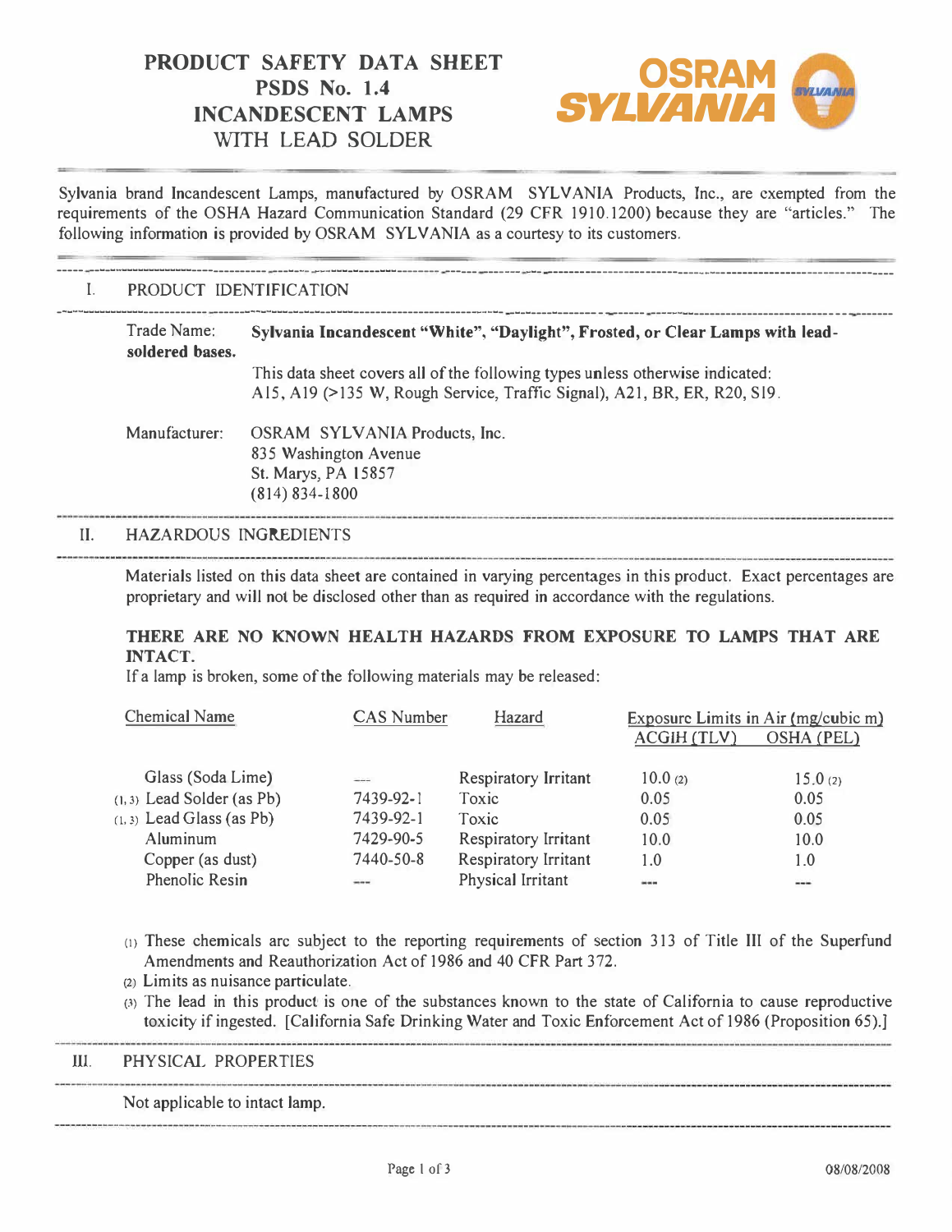-- --------------

------- · -----------------------------------· -----------------

#### ------------------------------·----·---------·------------------------------- · ---------------·-------· **IV. FIRE & EXPLOSION HAZARDS**

#### ---------------------------------· --·---------------------------------------------------·-------·------------------------------·------ --- · ---- · --- **Flammability: Non-combustible**

**Fire Extinguishing Materials: Use extinguishing agents suitable for surrounding fire.** 

**Special Firefighting Procedure: Use a self-contained breathing apparatus to prevent inhalation of dust and/or fumes that may be generated from broken lamps during firefighting activities.** 

**Unusual Fire and Explosion Hazards: When exposed to high temperature, toxic fumes may be released from broken lamps.**  --------------------------------·---·----------------------------------------------------------------------------- -------------------------------------------

**V. HEALTH HAZARD** 

**THERE ARE NO KNOWN HEALTH HAZARDS FROM EXPOSURE TO LAMPS THAT ARE INTACT. No adverse effects are expected from occasional exposure to broken lamps. As a matter of good practice, avoid prolonged or frequent exposure to broken lamps unless there is adequate ventilation. The major hazard from broken lamps is the possibility of sustaining glass cuts.** 

*NIOSH/OSHA Occupational Health Guidelines for Chemical Hazards* **and/or** *NIOSH Pocket Guide to Chemical Hazards* **lists the following effects of overexposure to the chemicals/materials tabulated below when they are inhaled, ingested, or contacted with skin or eye:** 

**Lead - Ingestion and inhalation of lead dust or fume must be avoided. Lead dust or fumes may cause irritation of the eyes and respiratory tract. Excessive lead absorption can be toxic and may include symptoms such as anemia, weakness, abdominal pain, and kidney disease.** 

All other components of this product do not pose a significant risk of respiratory and/or physical effects.

**EMERGENCY AND FIRST-AID PROCEDURES:** 

**Glass Cuts: Perform normal first aid procedures. Seek medical attention as required.** 

**Inhalation: If discomfort, irritation or symptoms of pulmonary involvement develop, remove from exposure and seek medical attention as needed.** 

**Ingestion: In the unlikely event of ingesting a large quantity of material, seek medical attention immediately.** 

**Contact, Skin: Thoroughly wash affected area with mild soap or detergent and water and prevent further contact. Seek medical attention as needed.** 

**Contact, Eye: Wash eyes, including under eyelids, immediately with copious amounts of water for 15 minutes. Seek medical attention.** 

**CARCINOGENIC ASSESSMENT (NTP ANNUAL REPORT, IARC MONOGRAPHS, OTHER): None** 

#### **VJ. REACTIVITY DATA**

**Stability: Stable** 

**Conditions to avoid: None for intact lamps.** 

**Incompatibility(materials to avoid): None for intact lamps.** 

**Hazardous decomposition products(including combustion products): None for intact lamps.** 

**Hazardous polymerization products: Will not occur.**